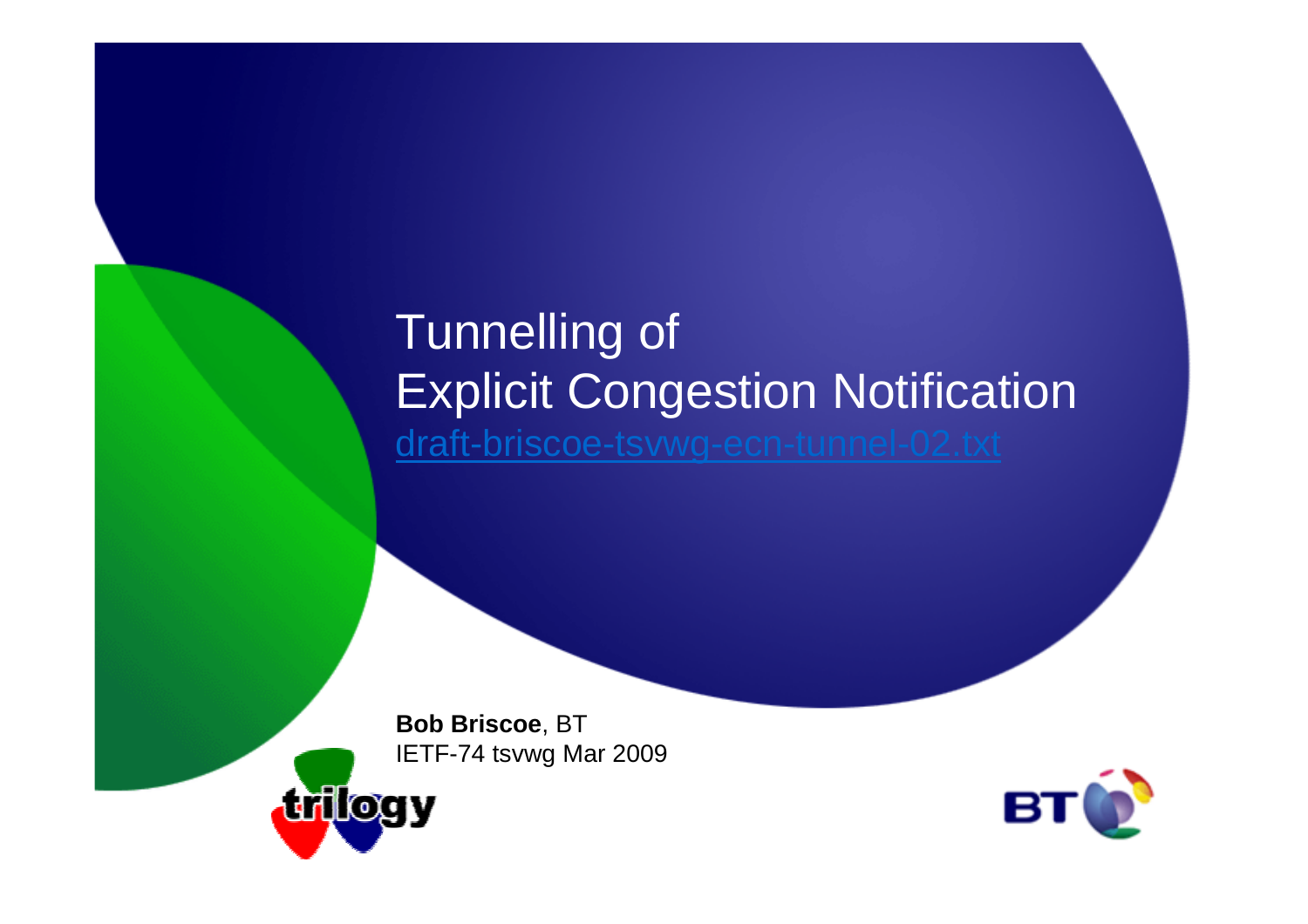#### draft-ietf-tsvwg-ecn-tunnel-02.txtexec summary

Tech changes:

- • ingress (no change from -01 draft):
	- –brings into line with RFC4301 IPsec
- • egress:
	- –save two wasted codepoint combinations
	- – one proposed at IETF-73: generally agreed to go for it
		- needed by PCN but more general
	- –one proposed by Anil Agarwal on list
	- – both have no backward compatibility issues
		- • because they use previously unused codepoint combinations
- • Baked: ready for review
	- apologies for late posting–
	- –complete re-write
	- –solely standards action text (17pp)
	- – shifted motivation, impact analysis etc to appendices or trash
- Plan
	- – list of 6 volunteer reviewers
		- question: all 3 changes ok?
	- socialise in PCN now
	- – socialise with IPsec w-g once rough concensus in tsvwg(Jul)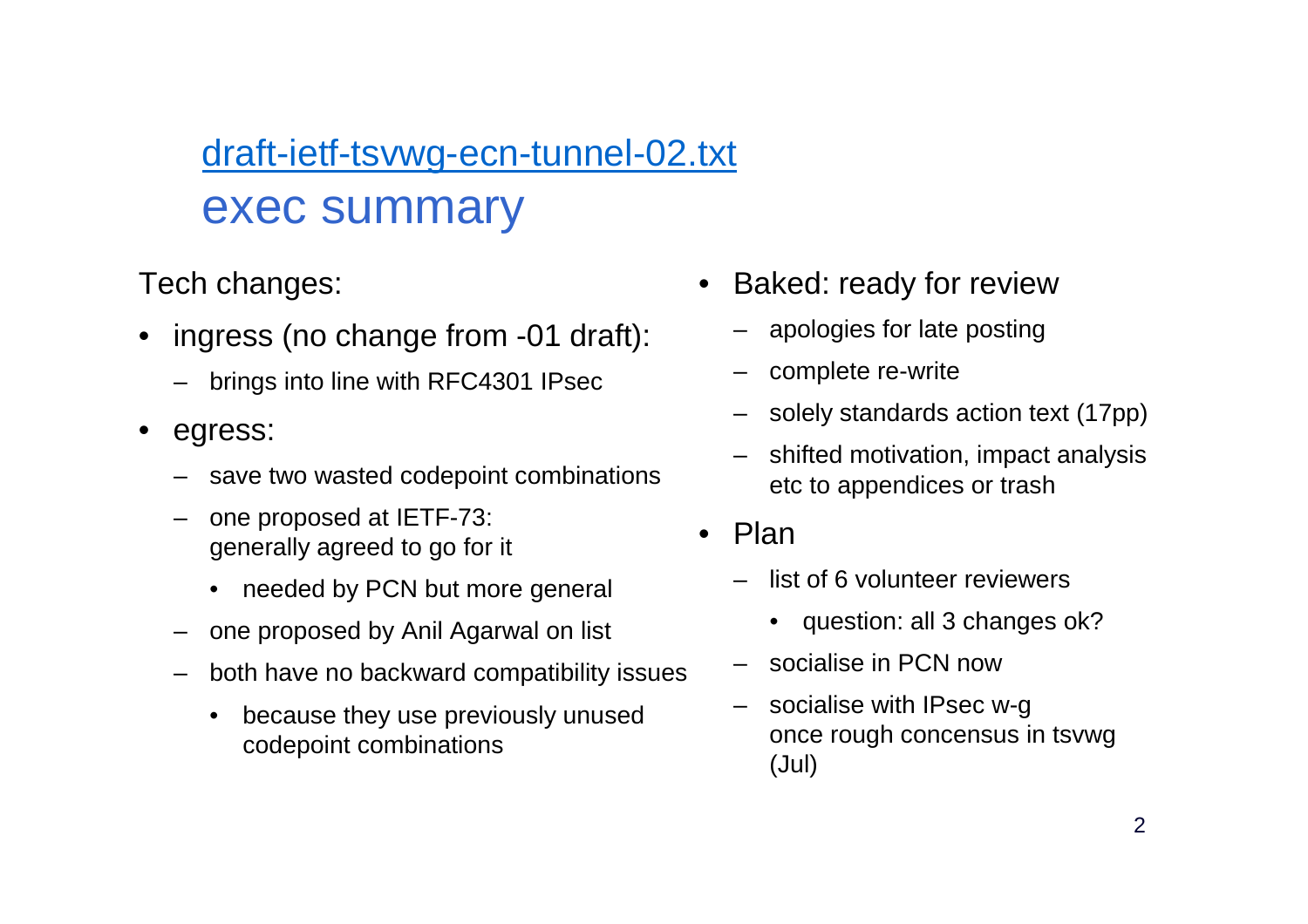## Tunnelling of Explicit Congestion Notificationdraft-briscoe-tsvwg-ecn-tunnel-02.txt

**Bob Briscoe**, BTIETF-74 PCN Mar 2009



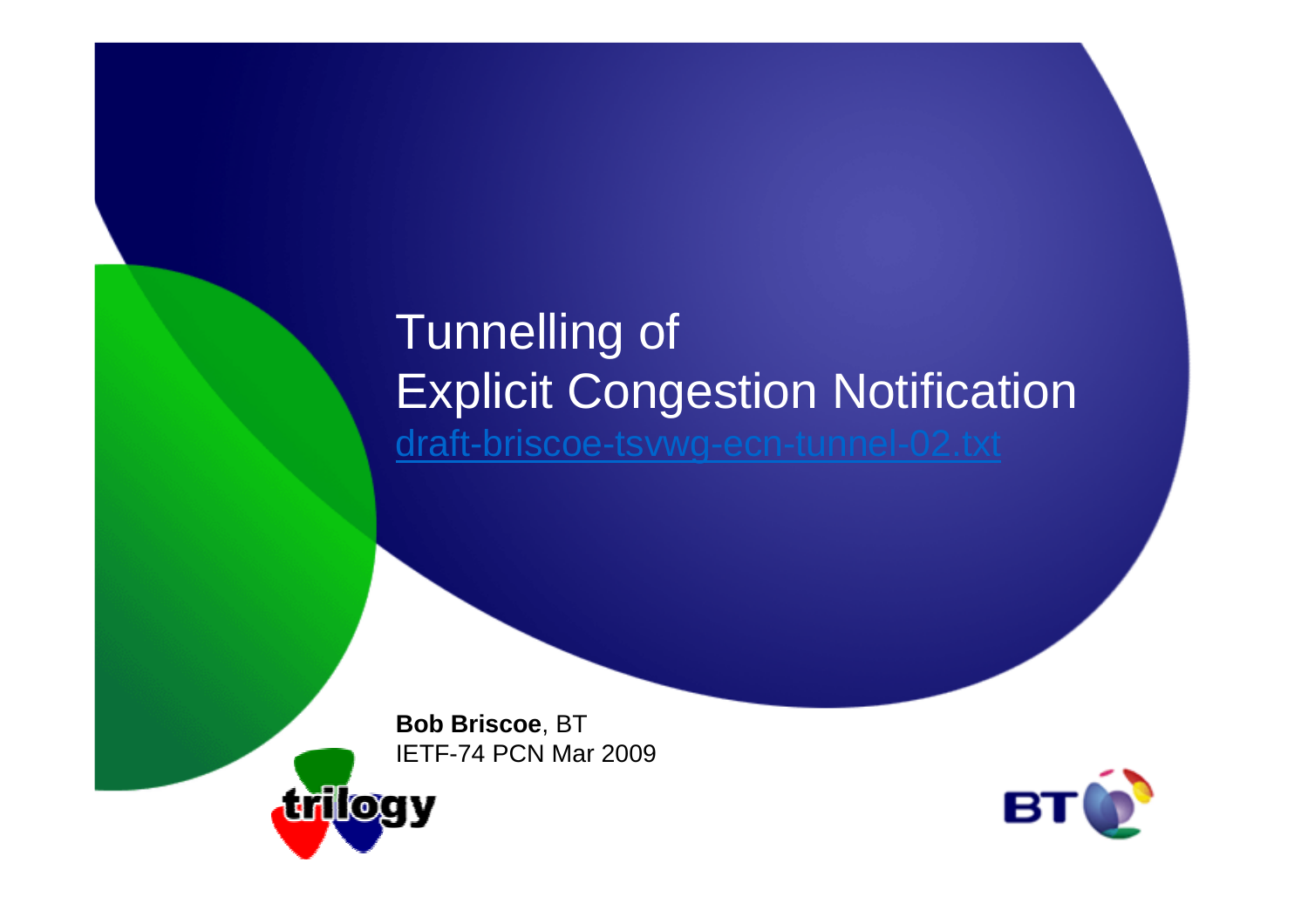## status

- Layered Encapsulation of Congestion Notification
	- new WG draft: draft-ietf-tsvwg-ecn-tunnel-02.txt 24 Mar '09
	- **intended status:** standards track
	- **RFC pub target:** ? TBA
	- **immediate intent:** review specifically: fix to decap as well as encap?
	- **w-gs & r-gs affected:** TSVWG, PCN, ICCRG, IPsec, Internet Area?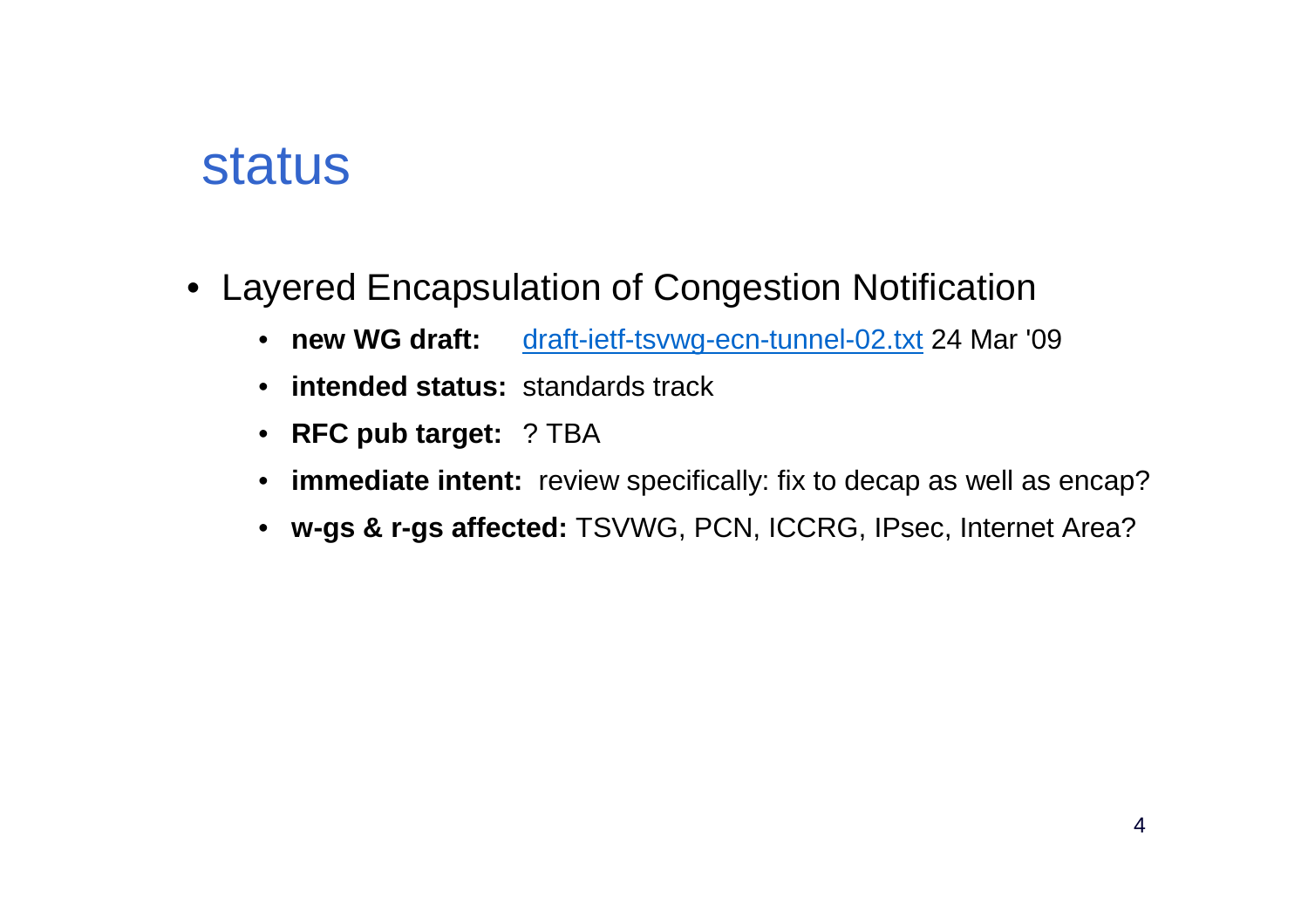# recap (exec summary)

- $\bullet$  scope
	- all IP in IP (v4, v6) tunnels, all DSCPs
	- •solely wire protocol processing of tunnelled ECN, not marking or response algorithms
- sequence of standards actions led to perverse position
	- non-IPsec ECN tunnels [RFC3168] have vestige of stronger security than even IPsec $\bullet$ [RFC4301] decided was necessary**!**
	- $\bullet$  limits usefulness of 3168 tunnels
		- ingress: PCN stds track "excess rate marking" works with 4301 but not 3168
		- egress: PCN 2-level marking lost requires complex work-rounds or reduced function
- •ingress: bring ECN tunnelling [RFC3168] into line with IPsec [RFC4301]
- • egress: use two wasted combinations of inner & outer codepoints
	- $\bullet$ absolutely no backwards compatibility issues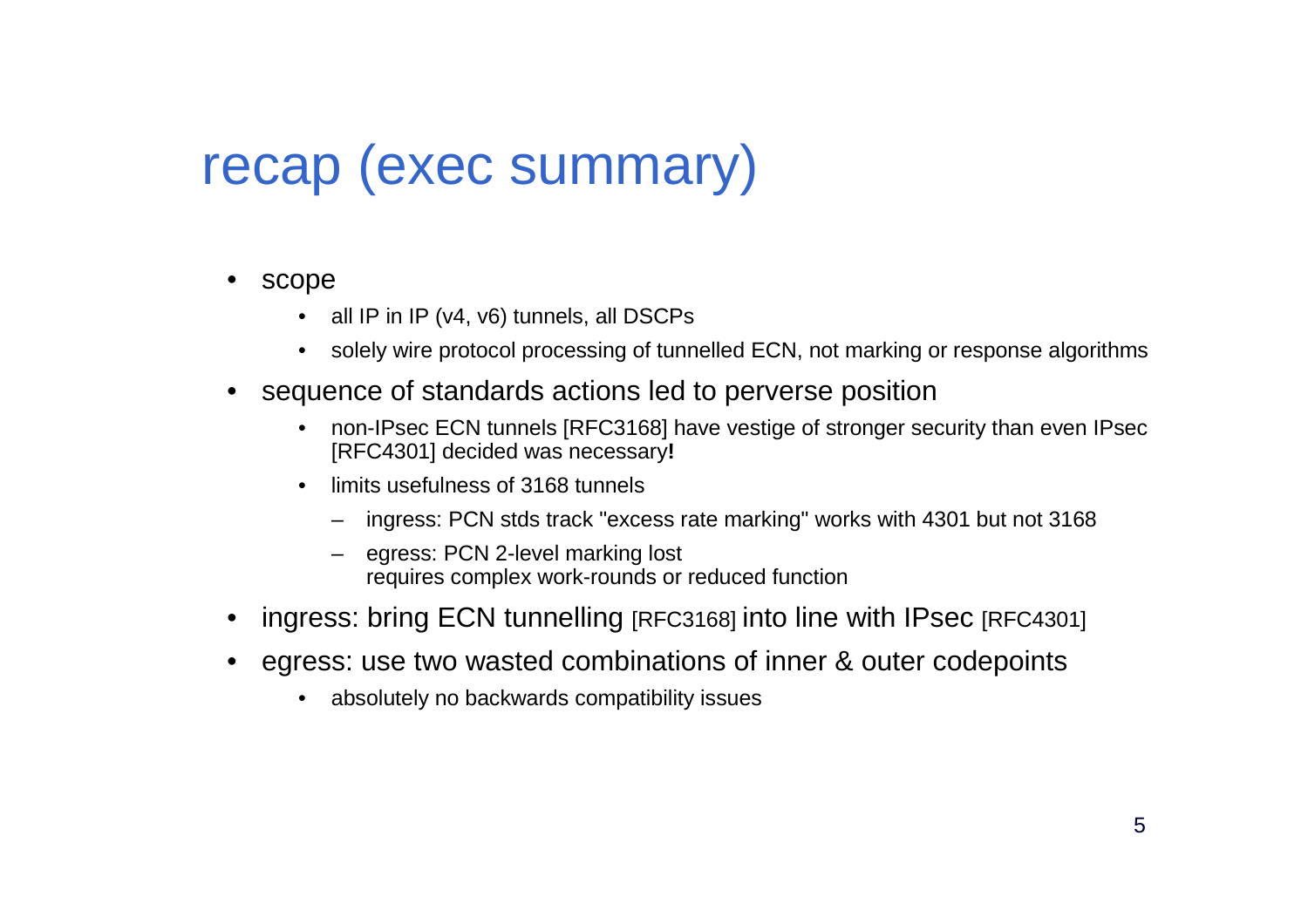# ingress recap



encapsulation at tunnel ingress decapsulation at tunnel egress

| incoming                               | outgoing outer                                        |                                                    |                                                                 |  |  |  |
|----------------------------------------|-------------------------------------------------------|----------------------------------------------------|-----------------------------------------------------------------|--|--|--|
| header (also<br>$=$ outgoing<br>inner) | <b>RFC3168</b><br><b>ECN limited</b><br>functionality | <b>RFC3168</b><br><b>ECN</b> full<br>functionality | <b>RFC4301</b><br><b>IPsec</b>                                  |  |  |  |
| Not-ECT                                | Not-ECT                                               | Not- <b>AC</b>                                     | Not-ECT                                                         |  |  |  |
| ECT(0)                                 | Not-ECT                                               | ECT(0)                                             | ECT(0)                                                          |  |  |  |
| ECT(1)                                 | Not-ECT                                               | EZT(1)                                             | ECT(1)                                                          |  |  |  |
| <b>CE</b>                              | Not-ECT                                               | <b>ECT(0)</b>                                      | <b>CE</b>                                                       |  |  |  |
| proposal                               | unchanged<br>compatibility<br>state for<br>legacy     | 'reset' CE<br>no longer<br>used                    | 'copy' CE<br>becomes<br>normal<br>state for all<br>$IP$ in $IP$ |  |  |  |

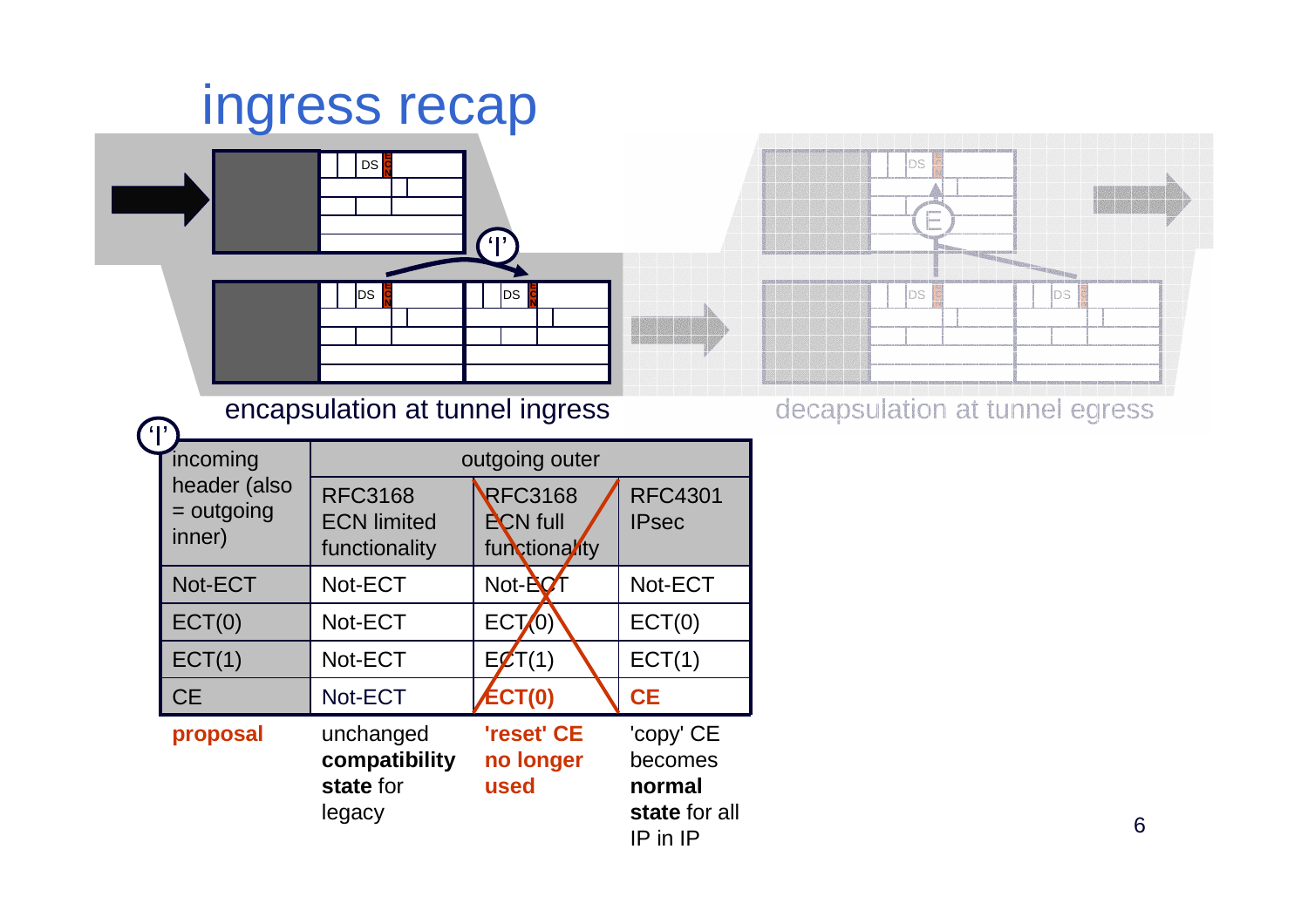# current egress behaviour



- •OK for current ECN
- • but any changes to ECT lost
	- •effectively wastes ½ bit in IP header
	- • again, for safety against marginal threat that IPsec decided was manageable
- • PCN tried to use ECT(0/1)
	- •but having to waste DSCPs instead
	- •or other complex work-rounds
	- •or hobbled function



(**!!!**) = illegal combination, egress MAY raise an alarm

**N**DS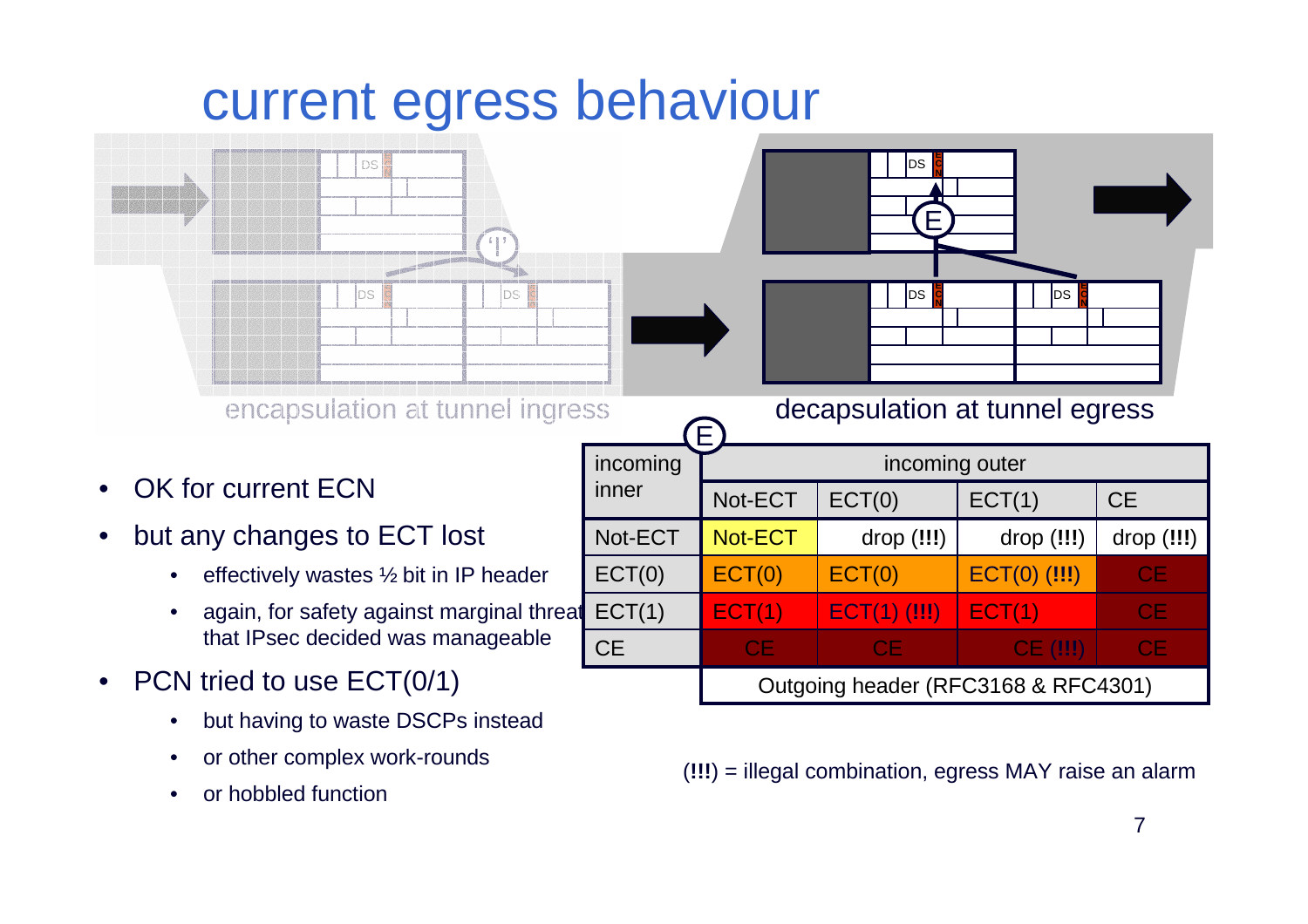#### new egress rules (appendix in -01, normative in -02)

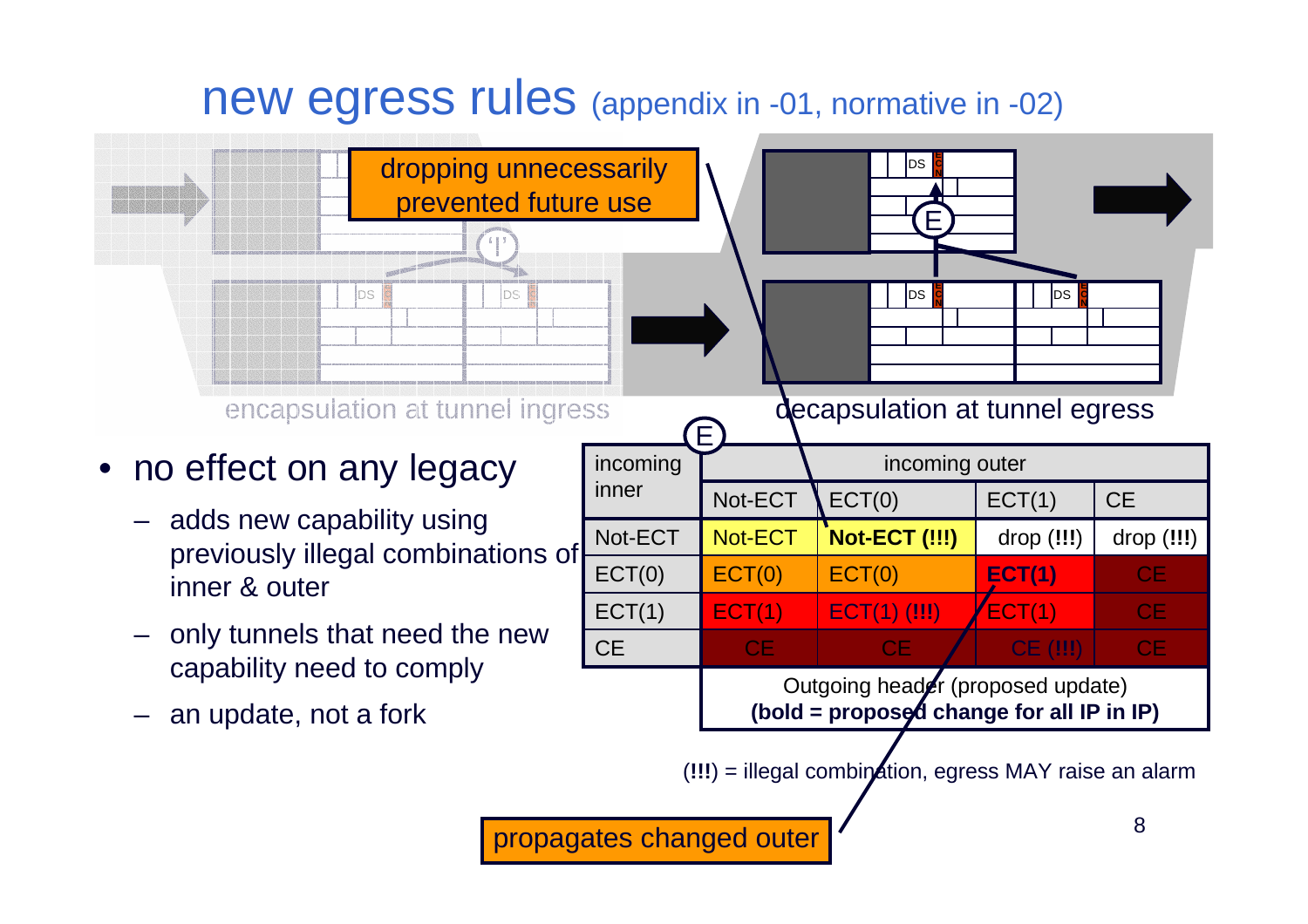# text changes draft-01 $\rightarrow$  02

- scope reduced solely to ECN in IP in IP tunnels
	- $\bullet$  removed ECN design guidelines for any layered encapsulation (e.g. ethernet)
- changes to egress made normative
	- one was tentative in appendix (proposed last IETF)
	- other suggested by Anil Agarwal on list
- completely restructured and largely rewritten
	- solely standards action text
	- •bloat (justification, analysis) removed or shifted to appendices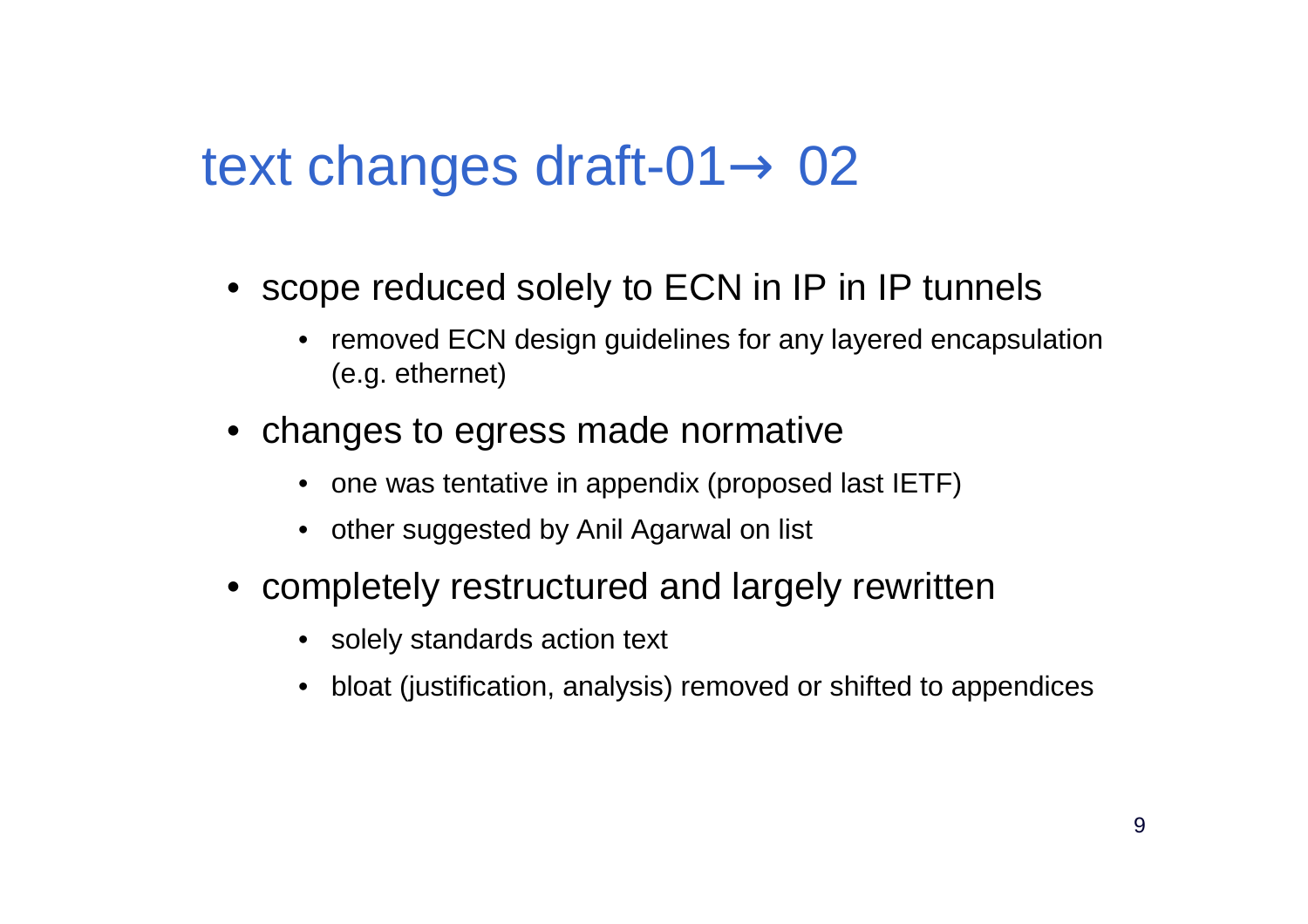# next steps

- ready for full review now
	- list of 6 volunteers
	- main question: all three changes ok?
	- remember, these are nuances to the behaviour of the neck of the hour-glass
- socialise in PCN
- once rough concensus in tsvwg, socialise in IPsec (Jul)
	- will need to assure IPsec folks that they don't have to change (again)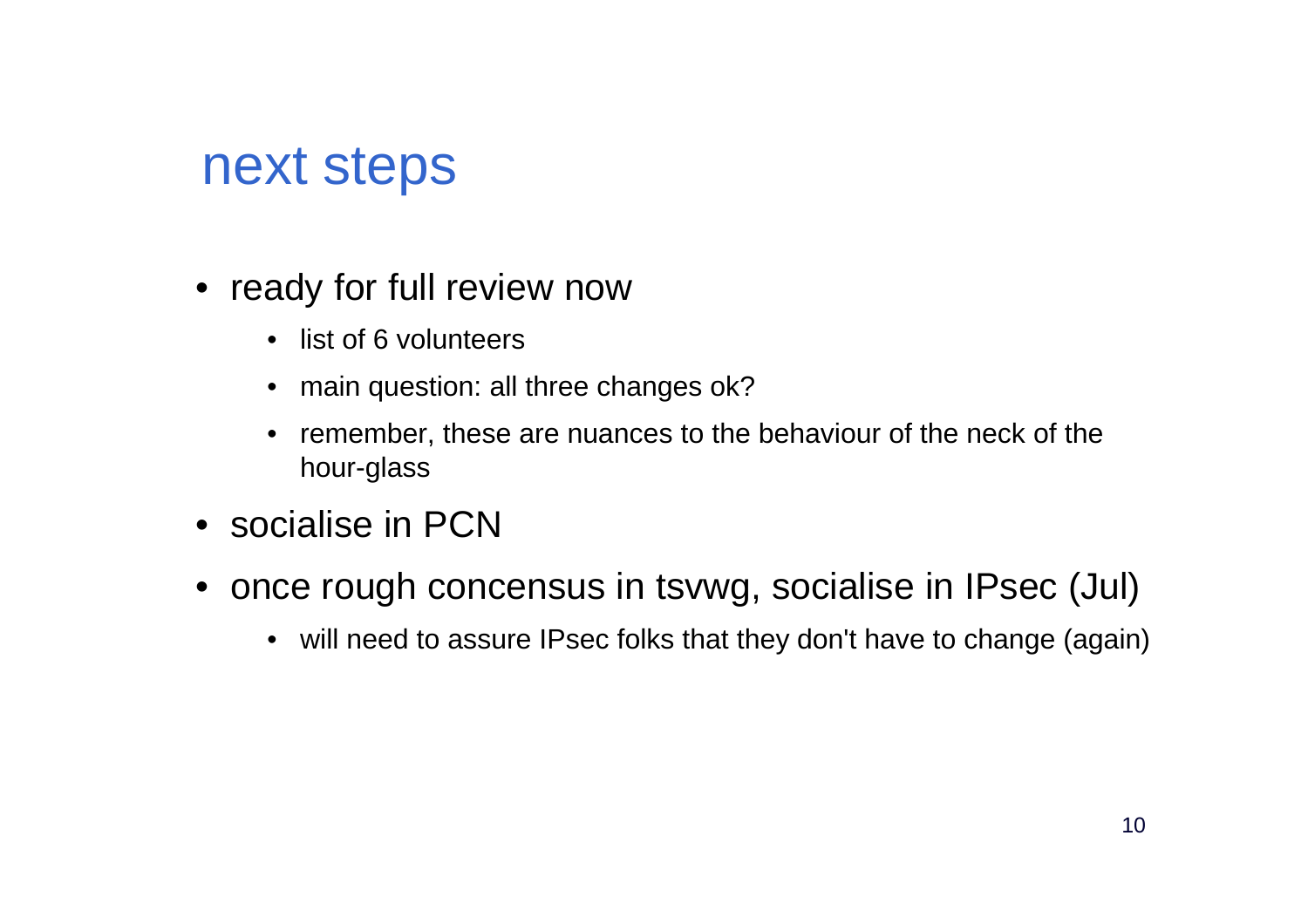# backward & forward compatibility

|                               |                                  | egress   | $I-D$<br>ecn-<br>tunnel | <b>RFC</b><br>4301 | <b>RFC</b><br>3168 |                         | <b>RFC</b><br>2481 |              | <b>RFC</b><br>2401/<br>2003 |                     |
|-------------------------------|----------------------------------|----------|-------------------------|--------------------|--------------------|-------------------------|--------------------|--------------|-----------------------------|---------------------|
| mode<br>ingress               |                                  |          |                         | compreh<br>ensive  | 4301               | full                    | lim                | 2481         | lim?                        |                     |
|                               |                                  |          | action                  | calc C             | calc B             | calc B                  | inner              | calc A       | inner                       | inner               |
| compre-                       | I-D.ecn-<br>tunnel               | normal   | 'copy'                  | $\overline{C}$     | $\mathsf B$        | $\mathsf B$             | n/a                | n/a          | n/a                         | n/a                 |
| hensive                       |                                  | compat   | 'zero'                  | $\overline{C}$     | n/a                | n/a                     | inner              | inner        | inner                       | inner               |
| '3g IPsec'                    | <b>RFC4301</b>                   | 4301     | 'copy'                  | $\mathsf C$        | $\overline{B}$     | B                       | n/a                | n/a          | n/a                         | n/a                 |
| <b>ECN</b>                    | <b>RFC3168</b>                   | full     | 'reset CE'              | $\mathsf C$        | n/a                | $\overline{\mathsf{B}}$ | n/a                | n/a          | n/a                         | n/a                 |
|                               |                                  | limited  | 'zero'                  | $\mathsf C$        | n/a                | n/a                     | <i>inner</i>       | inner        | inner                       | inner               |
| <b>ECN</b> expt               | <b>RFC2481</b>                   | 2481     | 'copy'?                 | $\mathsf C$        | n/a                | B                       | n/a                | $\mathsf{A}$ | n/a                         | n/a                 |
|                               |                                  | limited? | 'zero'                  | $\mathsf C$        | n/a                | n/a                     | inner              | n/a          | <i>inner</i>                | inner               |
| '2g IPsec'<br><b>IP</b> in IP | <b>RFC2401</b><br><b>RFC2003</b> |          | 'copy'                  | $\mathsf C$        | n/a                | n/a                     | inner              | $\mathsf{A}$ | inner                       | broken:<br>loses CE |

C: calculation C (more severe multi-level markings prevail)

B: calculation B (preserves CE from outer)

A: calculation A (for when ECN field was 2 separate bits)

inner: forwards inner header, discarding outer

n/a: not allowed by configuration